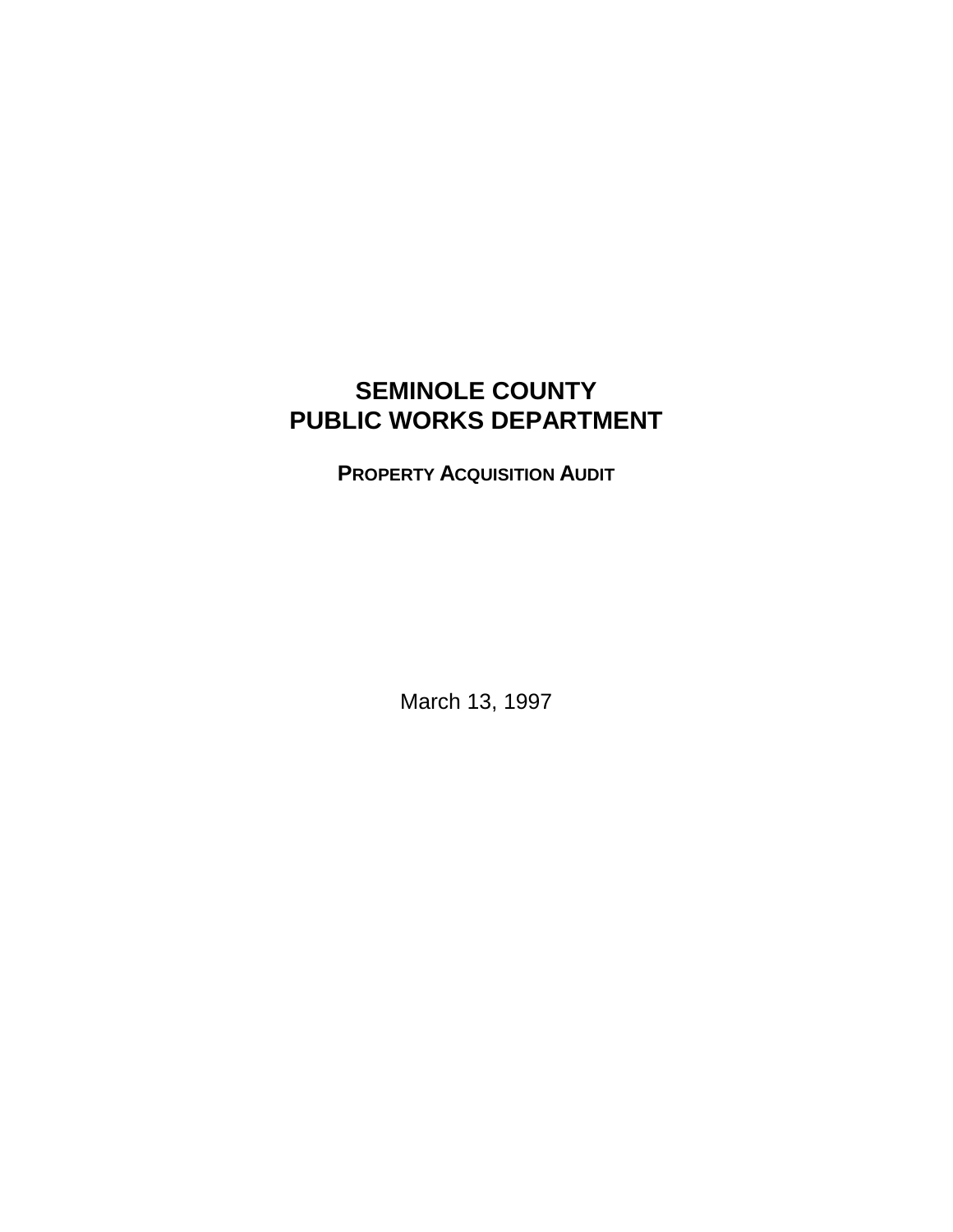# **TABLE OF CONTENTS**

# **Transmittal letter**

# **Introduction**

# **Findings and Recommendations**

| 1. There is insufficient segregation of duties and responsibilities to ensure a fair                                                                                                                                                                     |  |
|----------------------------------------------------------------------------------------------------------------------------------------------------------------------------------------------------------------------------------------------------------|--|
| 2. Data submitted by owners in support in support of their counteroffers is not sufficiently<br>reviewed and verified to evaluate the accuracy and the validity of the data.<br>certified appraisals are sometimes disregarded and information submitted |  |
| 3. There is inadequate documentation in the county's official files detailing the<br>negotiations that took place when establishing prices; and no enforcement<br>mechanism exists to ensure that individuals involved in negotiations prepare           |  |
| 4. In some cases purchase agreements were sent to the BCC for approval with                                                                                                                                                                              |  |
| 5. Procedures and controls over the award and administration of contracts for                                                                                                                                                                            |  |
| 6. Settlement costs for acquired property are not sufficiently itemized and<br>documented to ensure that title insurance is purchased in the proper amount                                                                                               |  |

#### Prepared By: Internal Audit Division Clerk of the Circuit Court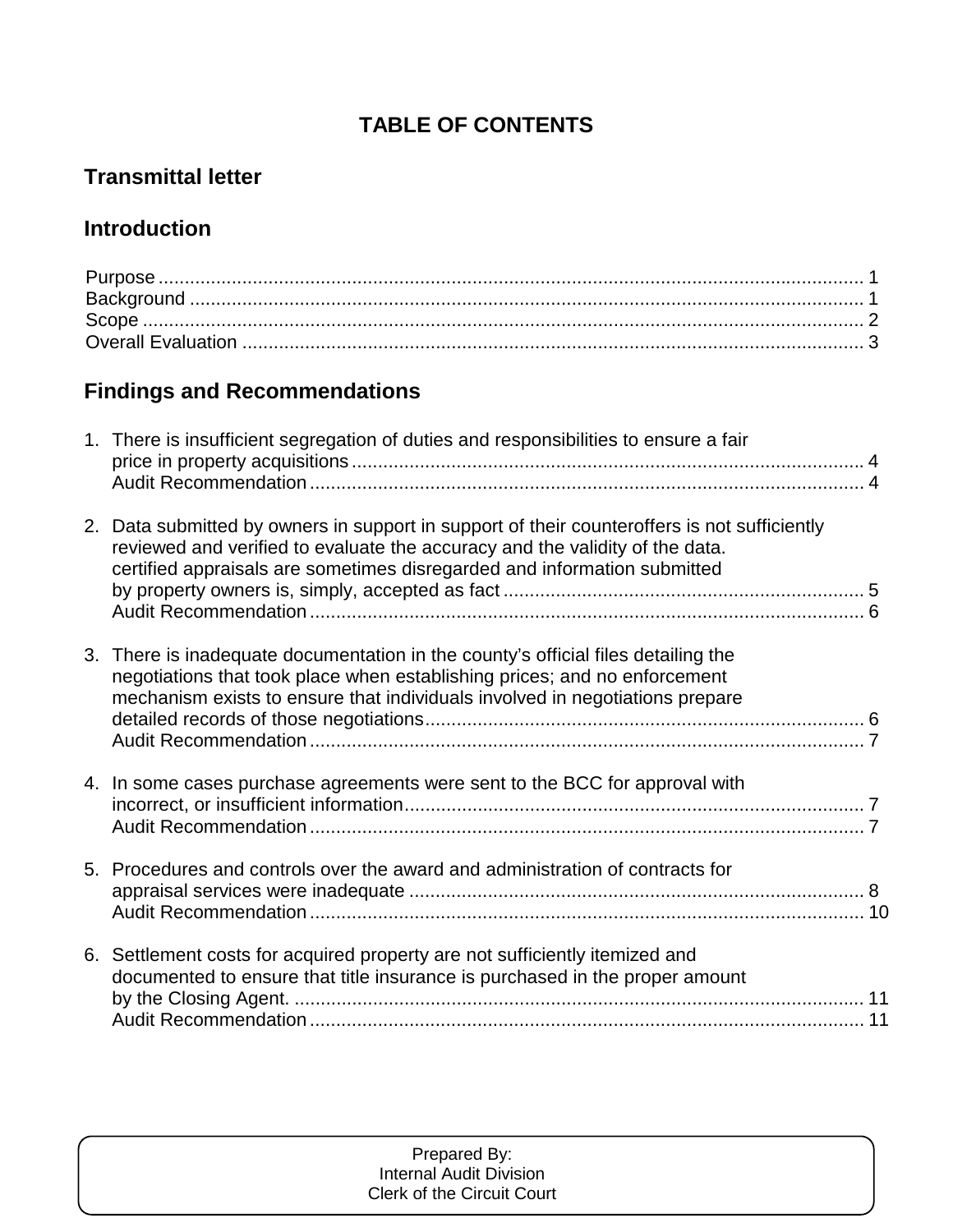# **DISTRIBUTION LIST**

BOARD OF COUNTY COMMISSIONERS Randall C. Morris Grant Malloy Dick Van Der Weide Win Adams Daryl McLain

> COUNTY MANAGER'S OFFICE Gary Kaiser

| Prepared By:                      |  |
|-----------------------------------|--|
| Internal Audit Division           |  |
| <b>Clerk of the Circuit Court</b> |  |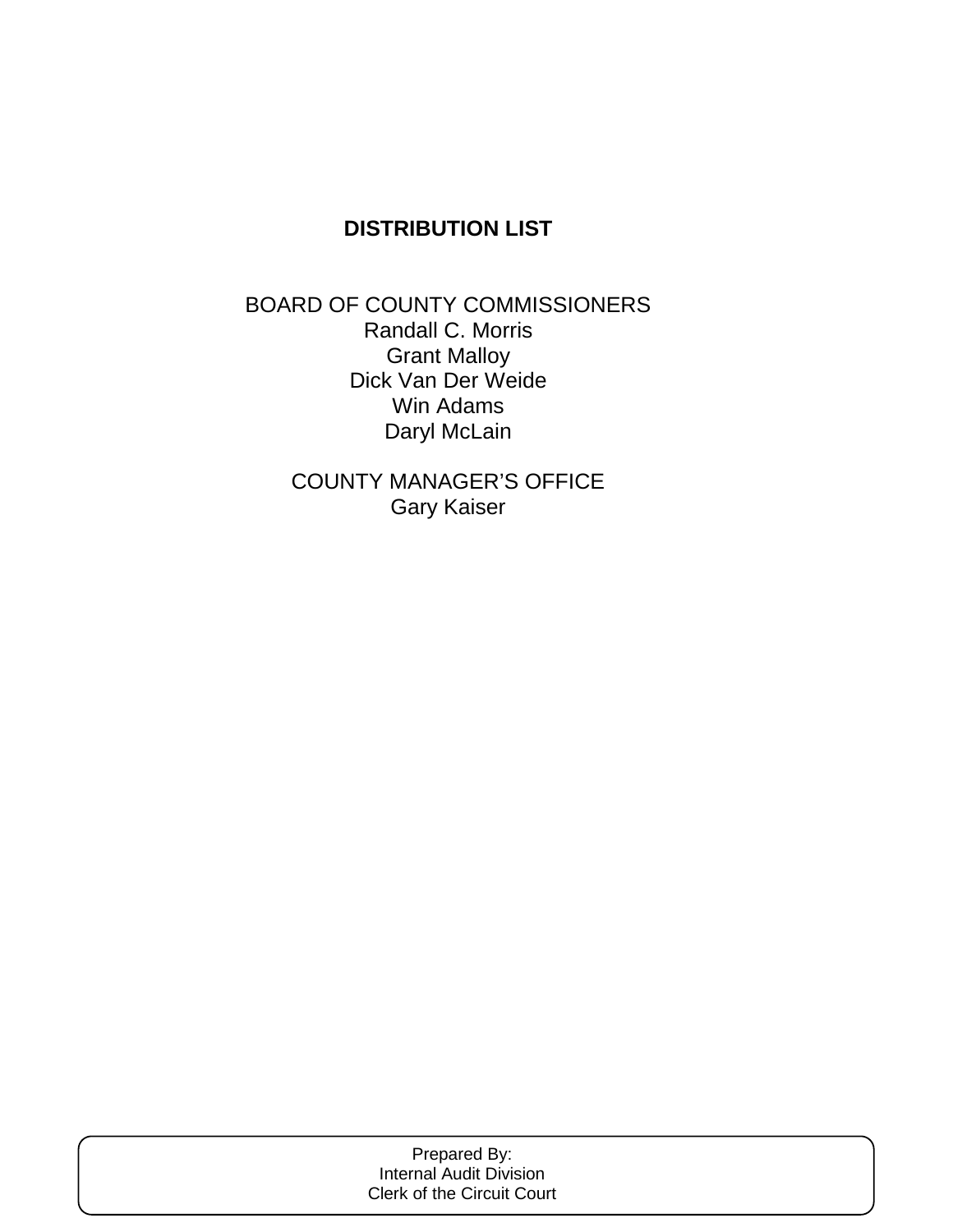March 13, 1997

The Board of County Commissioners Seminole County, Florida

Dear Commissioners:

 I am very pleased to present you with the attached report of a property acquisition audit of the Engineering Division of Seminole County's Public Works Department.

 The audit was conducted between November 25, 1996, and February 17, 1997; this draft report was completed and issued on March 13, 1997. The audit was conducted in accordance with generally accepted government auditing standards.

 I would like to thank the personnel of the Engineering Division for their cooperation and assistance throughout the course of this audit. Their assistance is deeply appreciated.

With warmest regards, I am

Most cordially,

 Maryanne Morse Clerk of the Circuit Court Seminole County

| Prepared By:               |  |
|----------------------------|--|
| Internal Audit Division    |  |
| Clerk of the Circuit Court |  |
|                            |  |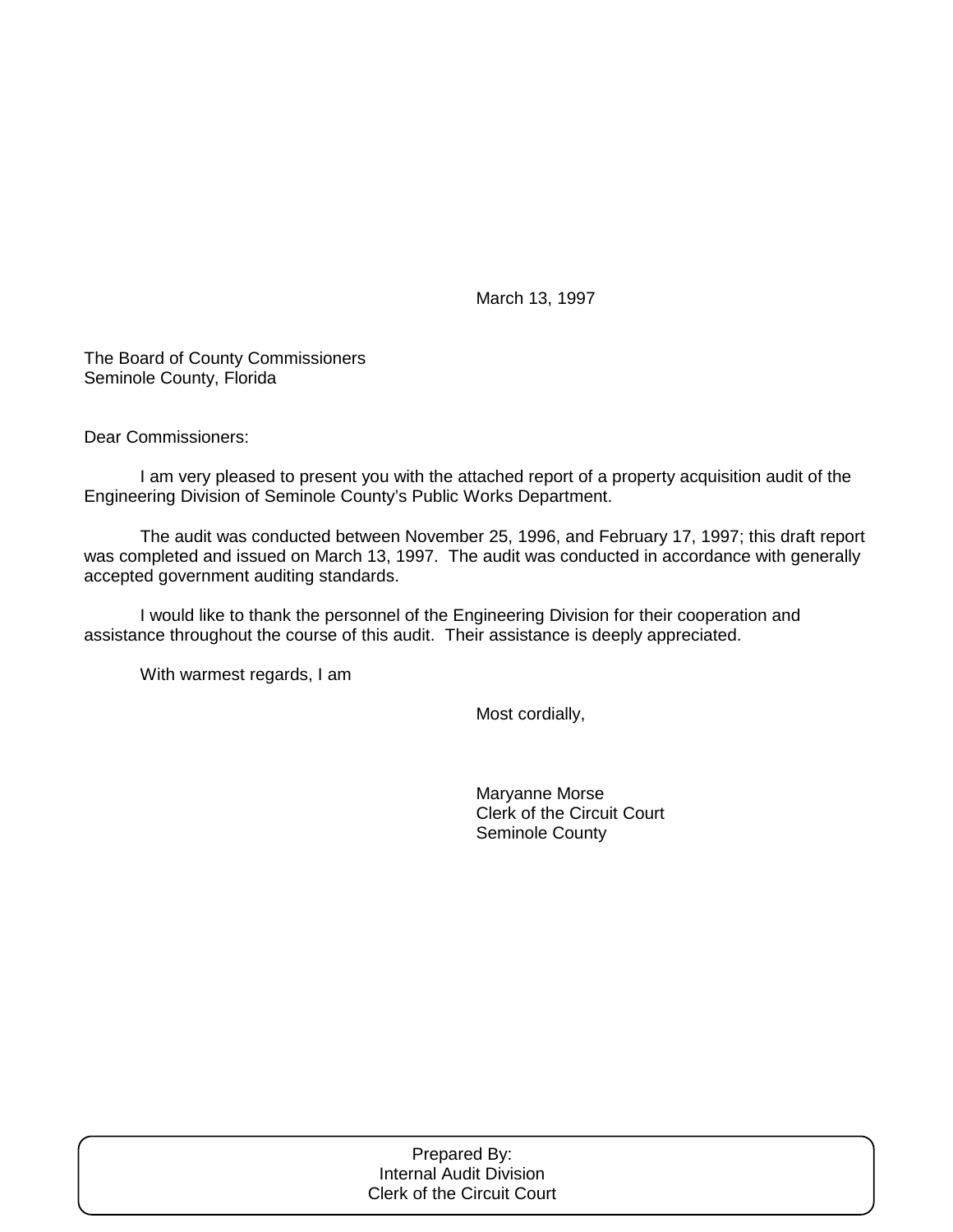# **SEMINOLE COUNTY PUBLIC WORKS DEPARTMENT**

## **PROPERTY ACQUISITION AUDIT**

# **REVIEW OF PROPERTY ACQUIRED FOR COUNTY ROAD 427 AND SELECTION AND ADMINISTRATION OF CLOSING AGENT SERVICES**

The Internal Audit Division of the Office of the Clerk of the Circuit Court has completed a Review of the acquisition of real property by the Seminole County Engineering Division's Property Acquisition Section for the widening of County Road (CR) 427, and the Selection and Administration of Closing Agent Services.

## **PURPOSE**

The purpose of the review was to determine if the procedures and internal controls exercised over the acquisition process were adequate to provide County Management with assurance that property acquired for the widening of CR 427 was done so at a price fair to both property owners and the taxpayers; that the acquisitions were carried out in accordance with applicable state statutes and county ordinances; and, a review of the process relative to the selection and administration of closing agent services.

# **BACKGROUND/CR 427**

Section 127.01 of the Florida Statutes, and Rule 12B-4.14(15) of the Florida Administrative Code, grant the power to the State of Florida to acquire land from property owners through condemnation; as long as such land is needed for public purposes and the owner receives full compensation. The Engineering Division's Property Acquisition Section is responsible for acquiring the properties needed for road projects.

The Property Acquisition Coordinator (the Coordinator), reports to the County Engineer, through an Assistant County Engineer; and is responsible for carrying out the various functions necessary to acquire the land needed for road projects. This is accomplished through negotiations with the owners and, if necessary, through condemnation proceedings initiated and conducted by the County Attorney.

The Coordinator is instrumental in the pre-litigation negotiation process, and manages the performance of various consultants:

- ♦ Appraisal firms provide certified appraisals of the properties at their highest and best use;
- ♦ Acquisition consultants carry out much of the detailed acquisition work, such as obtaining legal descriptions and deeds, maintaining contact with owners, and advising the coordinator on various acquisition issues;
- ♦ Other consultants provide closing services and business damage estimates as needed.

The county offers to buy the subject piece of property at a price based on the certified appraisal of that property. Often owners do not accept the county's initial offer, and, sometimes with legal representation, make counteroffers supported by their own appraisals and other documents.

# Prepared By: Internal Audit Division Clerk of the Circuit Court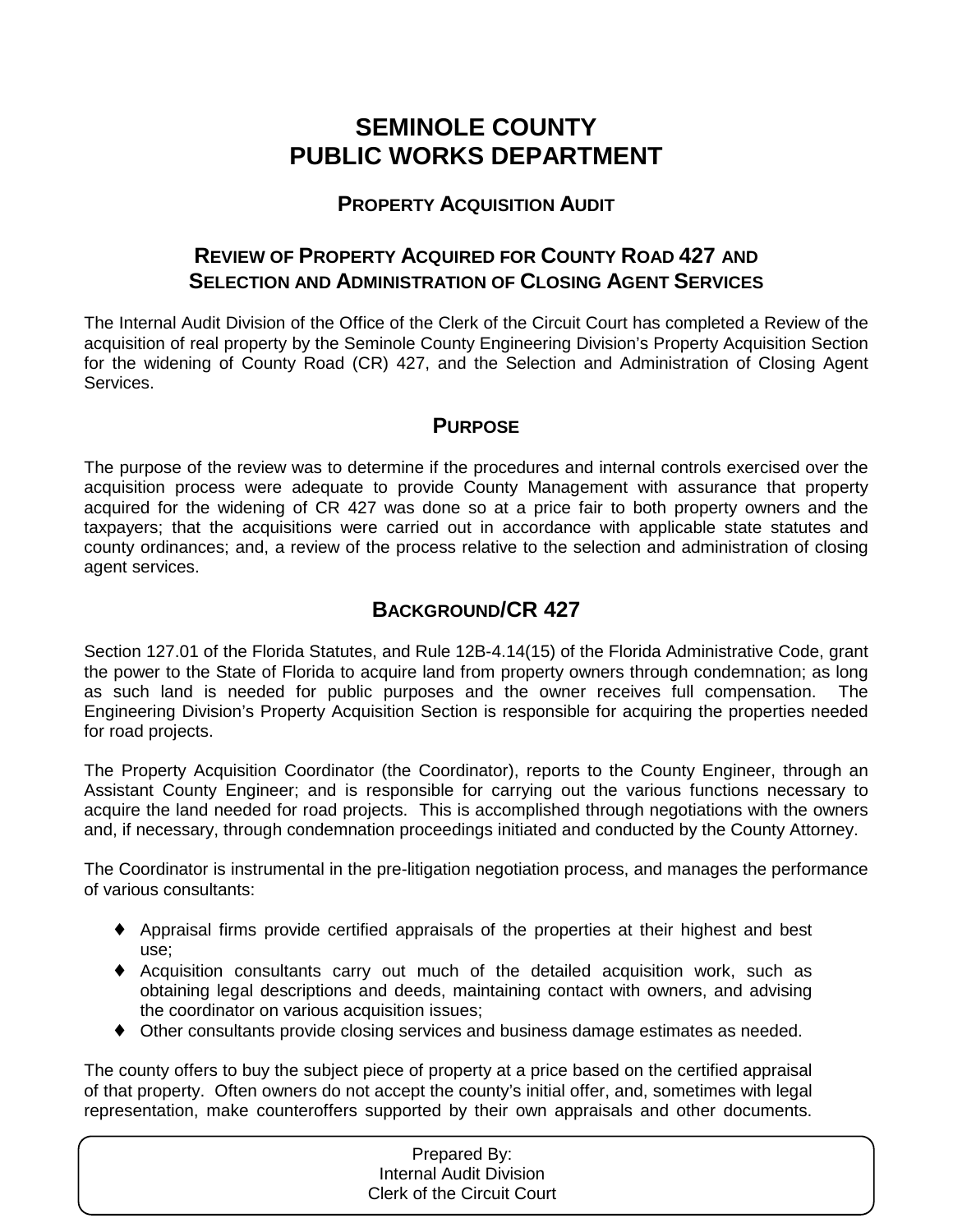Florida's Eminent Domain Statute (FS 73.092) requires that the county pay all reasonable legal and other professional expenses incurred by owners as part of settlements. Acceptance of a counteroffer in excess of the county's certified appraisal must be specifically approved by the County Engineer, and the Board of County Commissioners (BCC)

### **SCOPE**

The widening of CR 427 is being carried out in six phases and involves the acquisition of approximately 300 parcels for a cost of \$18 to 20 million for the right-of-way acquisitions. Phase II was completed in 1990 and was not part of this review. Acquisitions of property for the other five phases began in October 1993 and is ongoing. We selected 50 parcels for examination; all 50 were purchased for amounts exceeding their appraised values. All of the parcels in this initial sample were approved for purchase by the BCC prior to October of 1996.

We also expanded our sample and examined the files pertaining to ten acquisitions for road widening projects, in which purchase agreements were submitted to the BCC for approval between October 8, 1996 through December 10, 1996.

Our review included:

- ♦ Verification and compliance with applicable laws, ordinances, and regulations;
- ♦ Discussions with key personnel involved in the land acquisition process;
- ♦ Examination of files relative to land acquisitions; and
- ♦ Other such auditing procedures as considered necessary under the circumstances.

The audit field work began on November 25, 1996, and was completed on February 17, 1997. The review was performed by Ed Brennan, Bill Carroll and Paul Wise.

| Prepared By:                      |  |
|-----------------------------------|--|
| Internal Audit Division           |  |
| <b>Clerk of the Circuit Court</b> |  |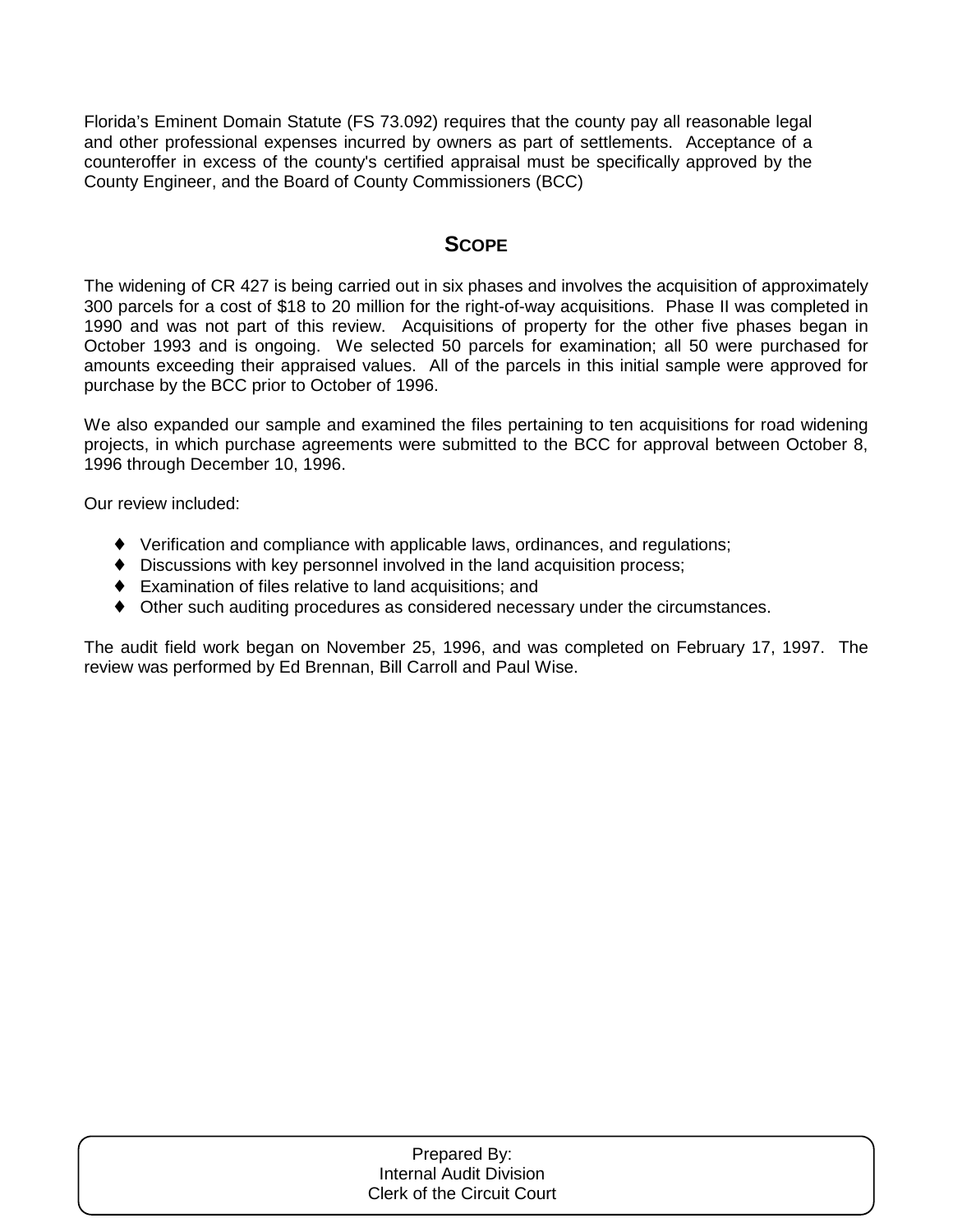### **OVERALL EVALUATION**

Our review disclosed that a substantial number of parcels were purchased for prices far exceeding their appraised values. Of the 50 parcels examined in our initial sample, 23 (46 percent) were purchased for prices well beyond 100 percent of appraisal; and nine more (18 percent) than \$100,000 above appraisal. Of the ten parcels examined in our expanded sample, four (40 percent) were purchased for prices more than 100 percent above appraisal; and two more (20 percent) than \$100,000 above appraisal.

Because of a lack of documentation in the files and other weaknesses in internal controls, it could not be determined if the payments in excess of appraised amounts were unnecessary, or simply the best deal the county could obtain. However, based on our review, it is our opinion that the internal controls over the acquisition process are inadequate to provide county management with assurance that county funds are not being wasted or otherwise misspent. Although an amount cannot be quantified, we believe that the county likely paid substantially more than necessary for property acquired for the widening of CR 427.

The Engineering Division has taken some measures to improve controls by:

- Changes in personnel assignments;
- ♦ Providing some additional information to the BCC;
- ♦ Providing more documentation of negotiations; and,
- ♦ Changes in the method of selecting appraisal firms.

Despite these improvements, more needs to be done to reduce the vulnerability of county funds to waste and misuse. We also have determined, based on the overall results of our audit work, that the procedures and controls exercised over Closing Agent related services are adequate to provide a satisfactory level of financial and administrative control and accountability and ensure compliance with applicable state statutes and local ordinances.

However, two internal control weaknesses were identified during the course of the audit. The following details our audit findings and recommendations for corrective action.

| Prepared By:                   |
|--------------------------------|
| <b>Internal Audit Division</b> |
| Clerk of the Circuit Court     |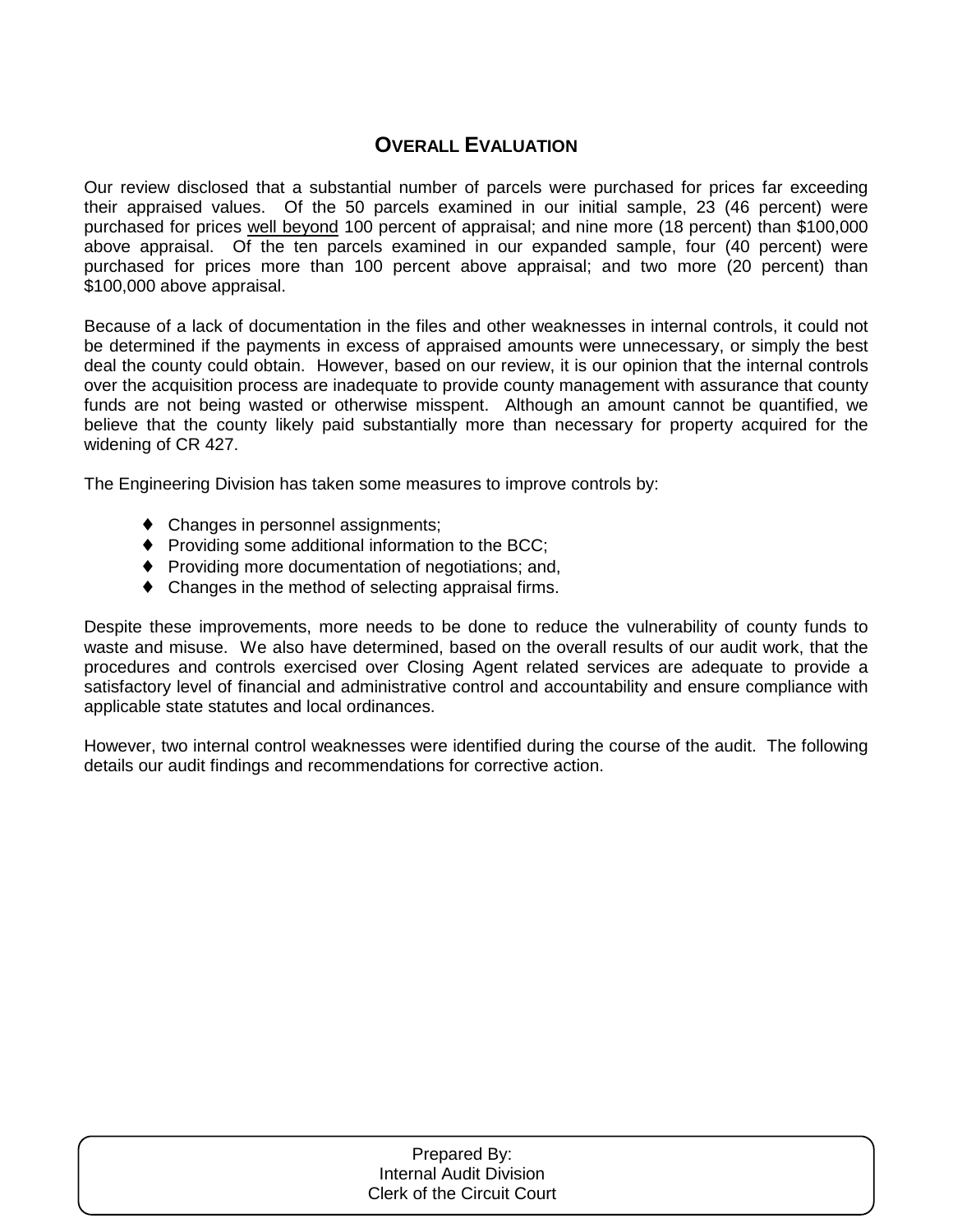## **FINDING NO. 1**

#### **Finding There is insufficient segregation of duties and responsibilities to ensure a fair price in property acquisitions.**

It is the policy of the county to make every reasonable effort to acquire property through negotiations. Although the assistants and acquisition consultants often assist in the negotiation process, the Coordinator is the principal negotiator and, in many cases, the sole negotiator of the purchase price. After reaching an agreement with a property owner the Coordinator sends a brief memorandum to the County Engineer justifying the price and recommending approval and submission to the BCC. The Assistant County Engineer, who is the Coordinator's immediate supervisor, was not involved in negotiations, and neither was the County Attorney (except in certain and special circumstances).

The County Engineer stated that he sometimes had a very limited amount of time available to review the details of purchase agreements. He would rely heavily on the Coordinator, and his own judgment, based on his knowledge of real property values and right-of-way issues. These procedures do not provide for adequate administrative and fiduciary control because there is insufficient segregation of responsibilities. From a practical standpoint, only two individuals (the Coordinator and the County Engineer), one of whom reports to the other, would determine the amounts of purchase prices.

As stated earlier, numerous parcels were purchased for prices far in excess of their appraised values, and many for high dollar amounts. For example, in acquiring Parcel No. 115 of Phase III, a purchase price was negotiated solely by the Coordinator who accepted a property owner's counteroffer of \$510,000, despite the advice of the acquisition consultant, and despite the fact that the appraised value was only \$386,000. This counteroffer was later accepted by the County Engineer, and subsequently approved by the BCC. Other similar examples were noted in which the Coordinator accepted counteroffers far in excess of appraised values, and in which the advice of the acquisition consultants were ignored.

#### **Recommendations:**

To provide additional internal controls through appropriate division of responsibilities, and balanced information for use by county negotiators, we recommend that:

- (1) An additional position be authorized, independent of the Engineering Division, to be filled by an individual knowledgeable in real property appraisal techniques and financial analysis. This individual would be responsible for performing detailed analyses of the differences or discrepancies between county appraisals and information provided by property owners;
- (2) The individual filling this position prepare reports of the differences and discrepancies between county appraisals and information submitted by property owners, and submit these reports to the county negotiators, with summaries to the BCC for its consideration. In high dollar disputes, this individual should seek another appraisal to determine the validity of a property owner's appraisal, and include that appraisal in the report to the BCC;

| Prepared By:                      |
|-----------------------------------|
| <b>Internal Audit Division</b>    |
| <b>Clerk of the Circuit Court</b> |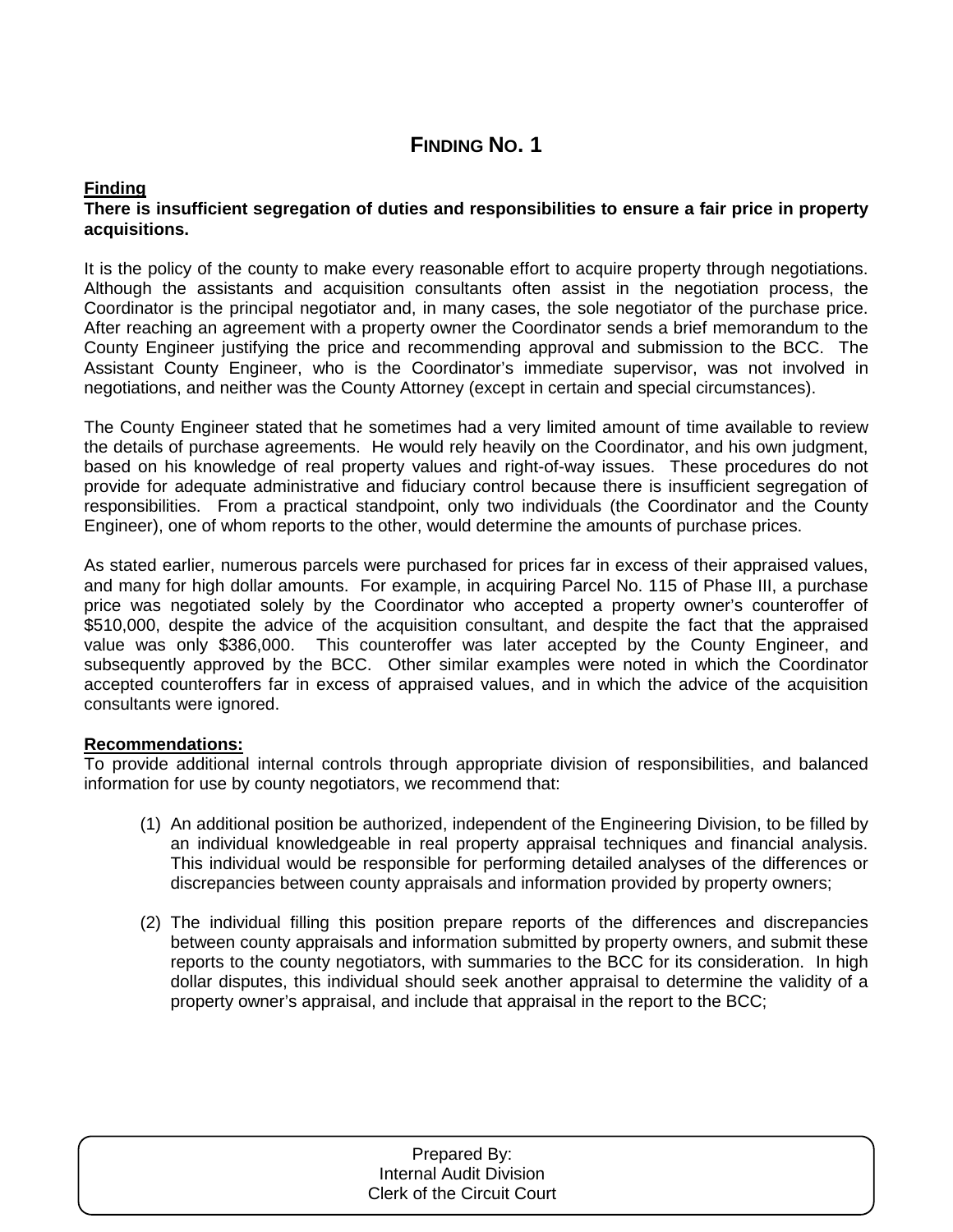- (3) The Assistant County Engineer be assigned the responsibility of reviewing and approving all purchase agreements negotiated by the coordinator and assisting in the negotiation process;
- (4) The County Attorney should be involved and assist in negotiating a purchase price when the property owner's counteroffer exceeds the appraised value by more than \$50,000. (Ultimately the \$50,000 threshold should be replaced by a scale of thresholds for various types of property, agreeable to both the County Engineer and the County Attorney); and,
- (5) The county ensure that all employees involved with negotiations receive formal training in negotiating.

### **FINDING NO. 2**

#### **Finding**

**Data submitted by owners in support of their counteroffers is not sufficiently reviewed and verified to evaluate the accuracy and the validity of the data. Certified appraisals are sometimes disregarded and information submitted by property owners is, simply, accepted as fact.**

In many of the acquisitions we reviewed, property owners would submit supporting data with counteroffers. Data submitted consisted of independent appraisals, engineering studies, comments and observations of various types of professionals, and other information. Our review disclosed that there was insufficient review and verification of these data. Rather, it appears that the Coordinator often accepted the information as presented and made little attempt to negotiate a lower price. Only rarely was a detailed analysis of the differences between the county's and the owner's appraisals performed.

Also, in some cases, additional information presented by the property owner was not reviewed in detail or verified as to its accuracy or validity. Even a cursory review of some of this information should have raised questions and challenges. For example, for one parcel (Phase I No. 182), the owner claimed that expenses in excess of \$90,000 had been incurred in anticipation of placing a service station on the property. The document presented supporting this was simply a list of items that included \$50,000 for steel (purchased from a firm with the same name as the owner), and \$10,000 for storage tanks and other miscellaneous items. All of the expenditures listed were incurred more than four years earlier. The county covered the cost of these items. The claim was not questioned and the costs never verified. If these costs were valid and accurate, then the county should have verified the existence and the condition of the steel and storage tanks and, since they were paid for by the county, considered taking possession of these items and reselling them.

#### **Recommendations:**

- (1) The county should perform detailed analysis, and require specific verification of data submitted by owners in purchase negotiations with the county; and,
- (2) A procedure be implemented to ensure that the work performed by the County's appraisal firms is adequately monitored and controlled to ensure that quality appraisals are obtained and defective appraisals are not accepted and used as a basis for offers to owners.

| Prepared By:                      |  |
|-----------------------------------|--|
| Internal Audit Division           |  |
| <b>Clerk of the Circuit Court</b> |  |
|                                   |  |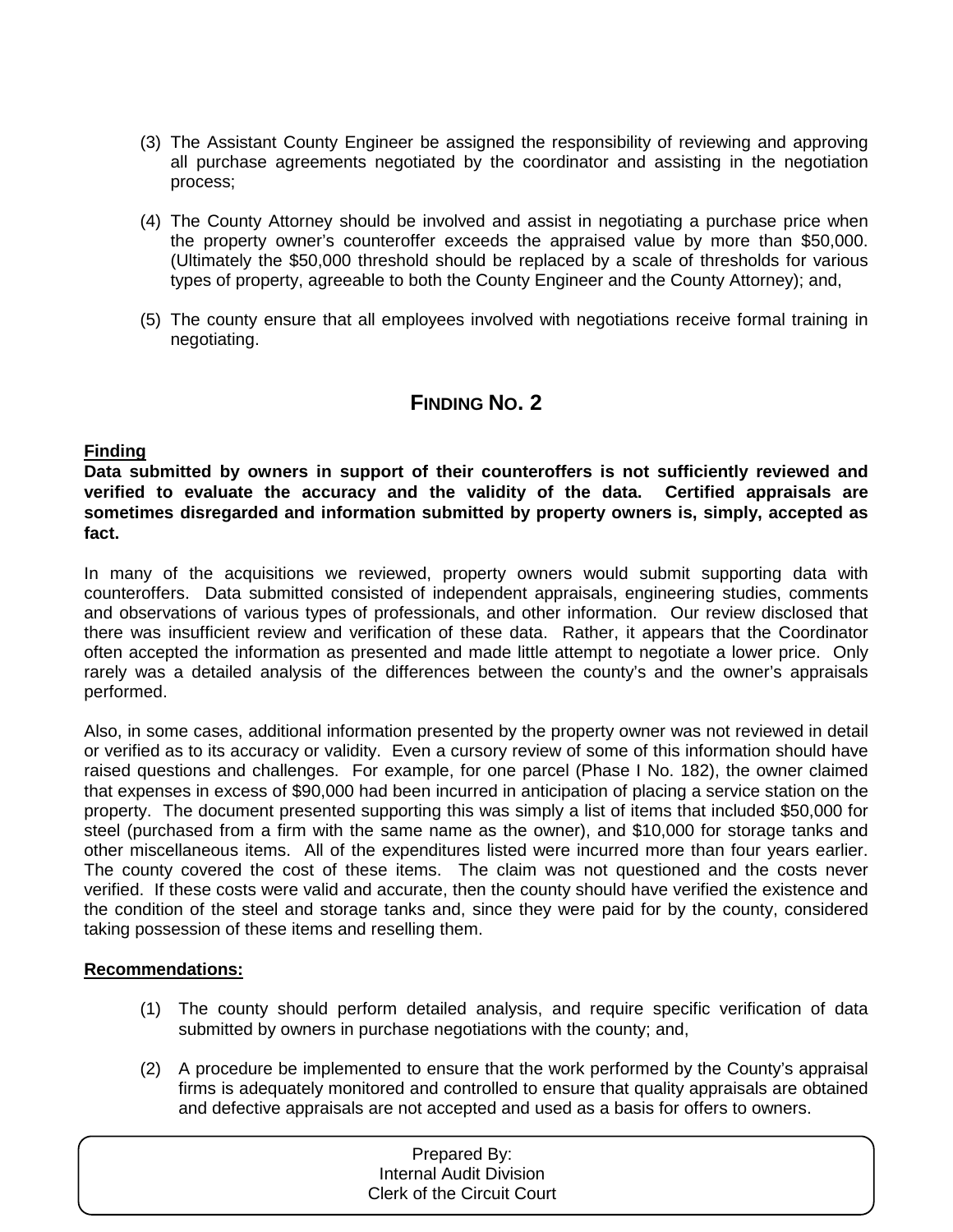## **FINDING NO. 3**

#### **Finding**

**There is inadequate documentation in the county's official files detailing the negotiations that took place when establishing prices; and no enforcement mechanism exists to ensure that individuals involved in negotiations prepare detailed records of those negotiations.** 

The control deficiencies described in this report were compounded by a lack of documentation in the official files. Most files reviewed lacked adequate documentation of the negotiation process. Without detailed documentation of the negotiations that took place in arriving at the purchase price, there is no method of determining if negotiations were properly carried out in the best interest of the county and were fair to the property owner.

In some cases, records of contacts prepared by the acquisition consultants specify that the Coordinator was the sole negotiator and accepted the owners' first counteroffers, against the advice of the consultants, with little or no effort to limit the cost to the county.

Section 3.3 of the Property Acquisition Manual, prescribes that the negotiator shall maintain thorough and accurate written records of all negotiations on a parcel by parcel basis. However, there is no mechanism in place to ensure that this is done. We did note that for one recently acquired parcel, there is a detailed record of negotiations, prepared by the Acting Coordinator. These actions indicate that the county is taking some steps to correct this deficiency, however, a formal procedure for enforcing this important control is needed.

#### **Recommendation:**

We recommend that a procedure be implemented to ensure that all individuals involved in the negotiating process prepare detailed memoranda of negotiations. This procedure should specify that the County Engineer perform periodic verifications to determine that these memoranda have been prepared and maintained in the official files.

## **FINDING NO. 4**

#### **Finding**

#### **In some cases purchase agreements were sent to the BCC for approval with incorrect, or insufficient information.**

BCC approval is required to purchase property for prices in excess of the county's certified appraisal. However, in seeking BCC approval for the purchase of several of the parcels included in our initial sample, the information submitted was inaccurate; and in seeking BCC approval for the purchase of nearly all of the other parcels in the sample, the information submitted was too brief. For one parcel (Phase III No. 126), the purchase price submitted to the BCC was \$294,582 and the attached detail sheet stated that this price included the amount of the appraisal, plus attorney fees. However, this amount actually reflected the owner's appraisal of \$260,000 plus attorney fees of \$34,582; the county's appraisal was actually only \$165,000.

| Prepared By:                      |  |
|-----------------------------------|--|
| <b>Internal Audit Division</b>    |  |
| <b>Clerk of the Circuit Court</b> |  |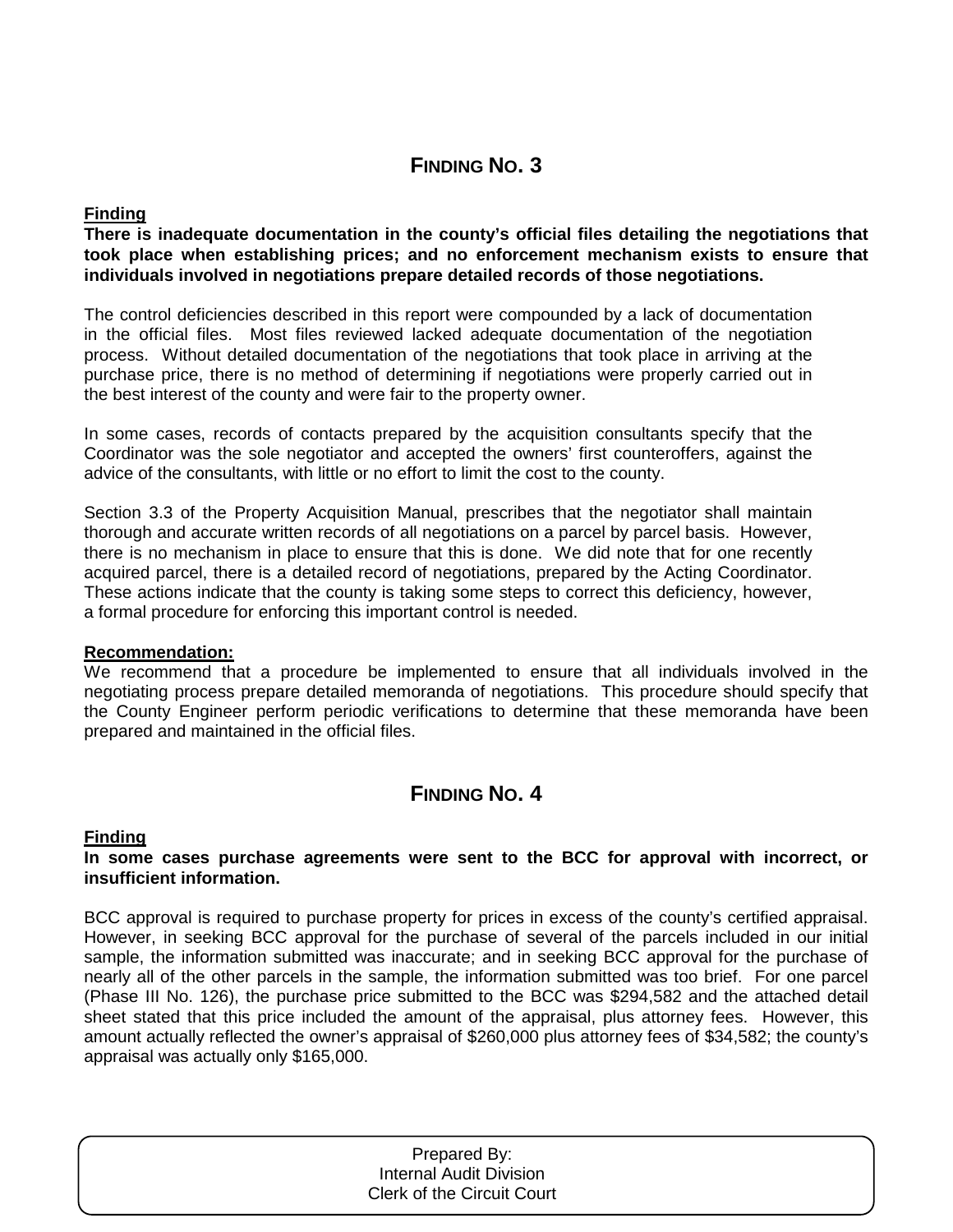In our opinion, more information should be included on the detail sheets provided to the BCC. The detail sheets recently submitted to the BCC included more information than those in our initial sample, indicating that the county is taking steps to correct this deficiency. This procedure needs to be formalized.

#### **Recommendations:**

- (1) The detail sheets sent to the BCC for approval of purchase agreements should include accurate and complete information concerning the prices recommended. Included in this information should be a brief summary of the differences between the county's and the owner's appraisals, a list of fees, and any costs; and,
- (2) A standard form be developed and used to present this information to the BCC in a consistent and formalized manner.

## **FINDING NO. 5**

#### **Finding**

**Procedures and controls over the award and administration of contracts for appraisal services were inadequate.**

We reviewed the county's procurement practices related to the award and administration of contract PS133, issued in 1993 for appraisal services, and found substantial control deficiencies:

(1) **Insufficient segregation of duties** – The Seminole County Purchasing Code prescribes the Purchasing Department the responsibility to "purchase, supervise, and monitor the purchase of all supplies, services and construction needed by this county". Despite this requirement, Purchasing had very limited involvement in the selection of appraisal firms, and the issuance of individual work orders. Although Purchasing pre-qualified the 24 firms who responded to advertisements in the local newspapers, the selection committee, comprised principally of members of the Engineering Division, made a determination that only 11 firms would be awarded Master Contracts. The rationale used by the committee for selecting only 11 firms was not documented.

In December of 1995, Engineering further restricted the number of firms being used by opting to issue work orders to only three of the 11 firms approved by the BCC. The justification given to Purchasing by Engineering, (dated December 7, 1995), "the project's are now in a downward move and we need only to justify three firms." There is no other documentation in Purchasing or Engineering files to support the decision for using only three firms.

In addition, Purchasing had very little involvement in the award of work orders to the appraisal firms. Quotes from appraisal firms for work orders were requested, received, and evaluated by Engineering without Purchasing's involvement. Quotes received were scored as to price, experience, past performance and knowledge of the project. A quote tabulation sheet was then submitted to Purchasing with a directive from Engineering's Property Acquisition coordinator as to which firm should be issued a work order.

| Prepared By:                      |  |
|-----------------------------------|--|
| <b>Internal Audit Division</b>    |  |
| <b>Clerk of the Circuit Court</b> |  |
|                                   |  |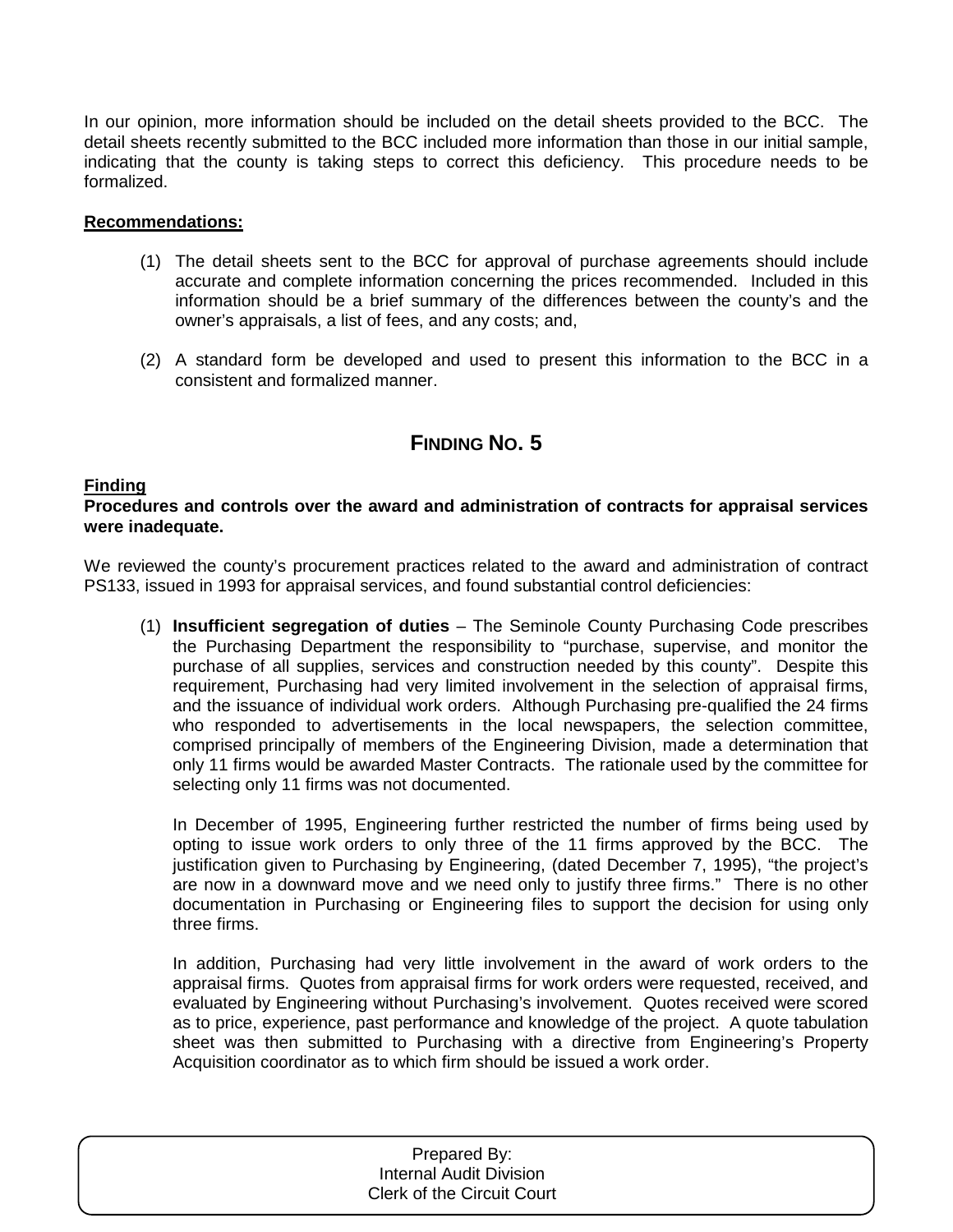- (2) **Work orders not awarded to low bidders** Our review disclosed that some work orders were awarded to firms that were not the lowest bidder, even though the low bidding firm was one that had previously been approved by the Selection Committee as to its experience, past performance, and knowledge of the project. In one example, the justification given by the Property Acquisition Coordinator for awarding a work order to a firm that had actually bid \$17,625 higher than the lowest bidder, was simply "I don't think that we will have a problem with any of the appraisers on this process, since the appraisal firm that was low quote is already working on two of our projects." We also found some cases in which the quote tabulation sheets were sent to Purchasing without quoted prices. These were accompanied with a memorandum directing Purchasing to issue the work orders to a specific firm. In all of these examples, there is no documentation in the files that provided any indication as to why work orders were issued to specific firms.
- (3) **Inadequate monitoring of appraisal firms' performance** There was no formal procedure for documenting negative or positive performance of appraisers. Some county employees indicated that some appraisals obtained were not accurate and using these appraisals resulted in higher costs, by requiring another costly appraisal be performed as well as higher legal fees to attorneys representing property owners.

We noted 12 instances in which the certified appraisal accepted by the county, and initially used as the basis of the first offer made to property owners, were disregarded during the negotiation process. The County Engineer, and two of the county attorneys involved, stated that some of the appraisals received by the county were not accurate. In their opinion, the appraisals submitted by property owners sometimes were more accurate, particularly where planning, environmental, or engineering support was needed in order to arrive at an accurate value. They attributed this, in part, to the selection process for appraisal services: the Request for Bids (RFB) did not indicate if, when, and where, special support and expertise was needed, and the county's appraisal consultants did not always have staff with qualifications in these areas. They stated that the appraisal firms hired by the property owners, on the other hand, often hired experts fully qualified in all areas to assist in the appraisal.

We reviewed appraisals to determine if the county appraisals were flawed as indicated by the County Engineer and the county attorneys. We found four instances in which the county's appraiser did make some calculation errors. Generally, the differences in values between the county's appraisal and the owners' appraisal were due to more liberal assumptions (i.e. business damage estimates, market value comparisons, best use of the property) used by the owner's appraisers.

It is the responsibility of the Property Acquisition Section to monitor the performance of the appraisers. Defective appraisals should never be accepted and used as the basis for offers to property owners. We did note several instances in which defective appraisals were rejected by the county and new ones ordered accordingly. However, appraisals in our initial sample were accepted, and later disregarded, after the owners submitted their appraisals without a comprehensive analysis of the differences. This was done despite the fact the county's appraisals were submitted by certified appraisers and reviewed and verified by other certified appraisers.

If appraisals are in fact inaccurate, or too low, but are still accepted, the county runs the risk of incurring unnecessary costs in several ways. First, funds are spent for a service that

| Prepared By:<br>Internal Audit Division<br><b>Clerk of the Circuit Court</b> |
|------------------------------------------------------------------------------|
|                                                                              |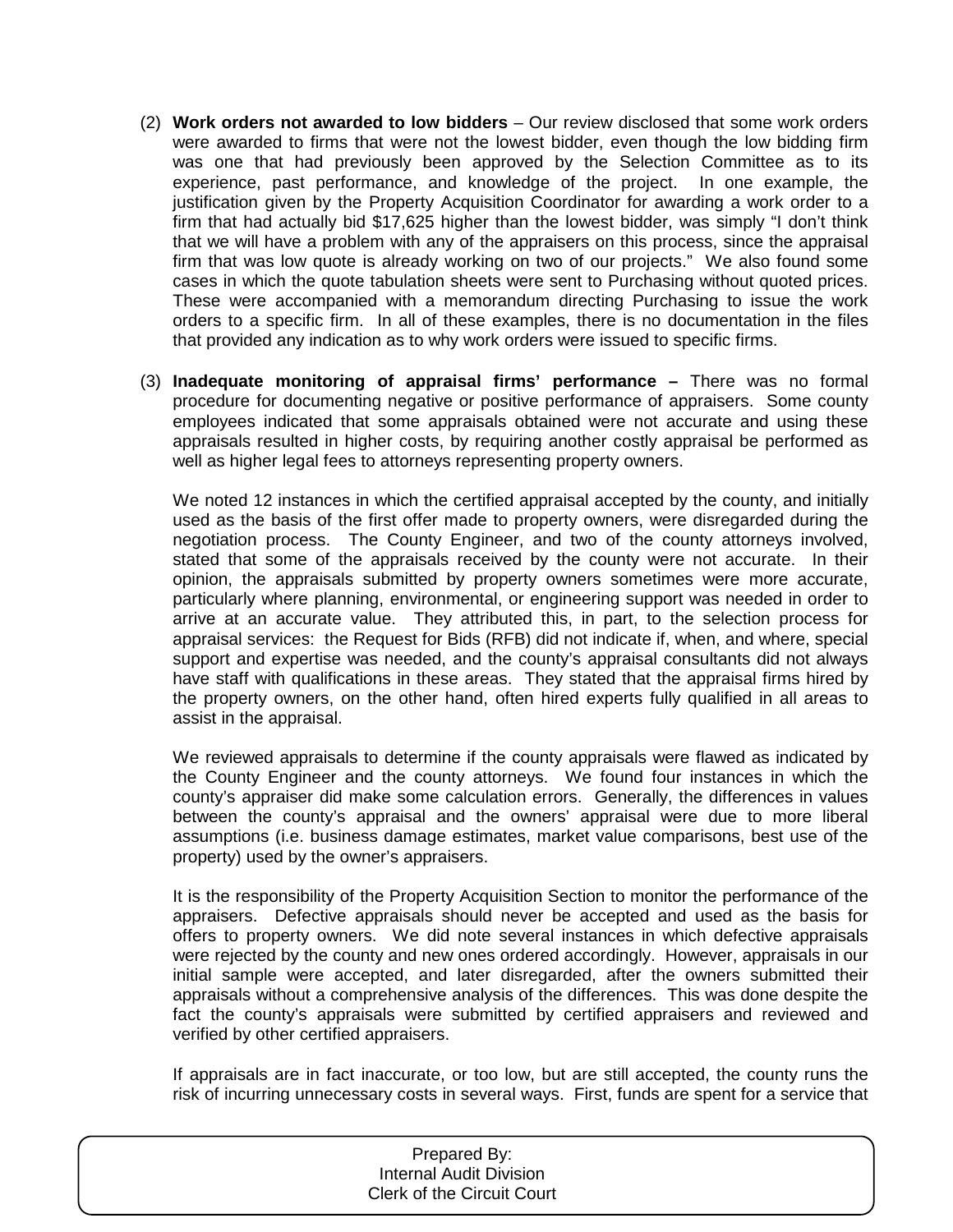is not useful; second, the county has no basis for negotiating favorable prices and finally, property owners' legal fees, paid for by the county, will be higher. (Florida law requires that the county pay owners' legal fees; those fees are based on the difference between the county's first offer and the settlement amount.) By not documenting performance there is no assurance that firms providing defective appraisals would be excluded from obtaining work orders in the future or that firms providing excellent services would receive additional work orders.

(4) **Lack of documentation of reference checks –** There was no documentation in the official files indicating that references of appraisal firms were checked as required by the Request For Proposal Guidelines in the Seminole County Purchase Code. Reference checks are necessary to ensure that the county is contracting with qualified firms.

#### **Summary of Finding No. 5**

The county is in the process of changing its procedures for awarding appraisal contracts. Master contracts no longer will be awarded. Instead, appraisal firms will bid for individual projects and only one firm will be awarded a contract for each project. Also, the Purchasing Division will be closely involved in the process and the Purchasing Manager or her designee will be a non-voting member of the Selection committee. All bid tabulation sheets will contain prices and, if all other factors are equal, the low bidder will receive the award. We endorse these procedures which should eliminate the control deficiency of inadequate division of responsibilities in the award process. However, more needs to be done to promote the award and administration of appraisal contracts.

#### **Recommendations:**

The procedures implemented by the county should prescribe that:

- (1) When competing firms are equally qualified, the award is made to the lowest bidder that meets the county time requirements; when the award is not given to the lowest bidder, full justification as to why should be placed in the file;
- (2) The quality of work performed by appraisal firms is fully documented; and
- (3) References provided by appraisal firms are thoroughly checked prior to award.

## **FINDING NO. 6**

#### **Finding**

#### **Settlement costs for acquired property are not sufficiently itemized and documented to ensure that title insurance is purchased in the proper amount by the Closing Agent.**

Our review and testing of title insurance purchased by Seminole County for land acquisitions determined that title insurance is not always obtained in the correct amount, resulting in erroneous title insurance premiums. These errors occurred because the closing documents provided to the County's closing agent, Shutts & Bowen, by Engineering's Property Acquisitions group did not always itemize the purchase agreement settlement costs by category, such as land, improvements, and cost to cure. Consequently, title insurance was purchased by Shutts & Bowen for the County based on the total settlement amount rather than just the cost of the land and, in the case of a whole take, improvements.

#### **Recommendation:**

| Prepared By:                   |  |
|--------------------------------|--|
| <b>Internal Audit Division</b> |  |
| Clerk of the Circuit Court     |  |